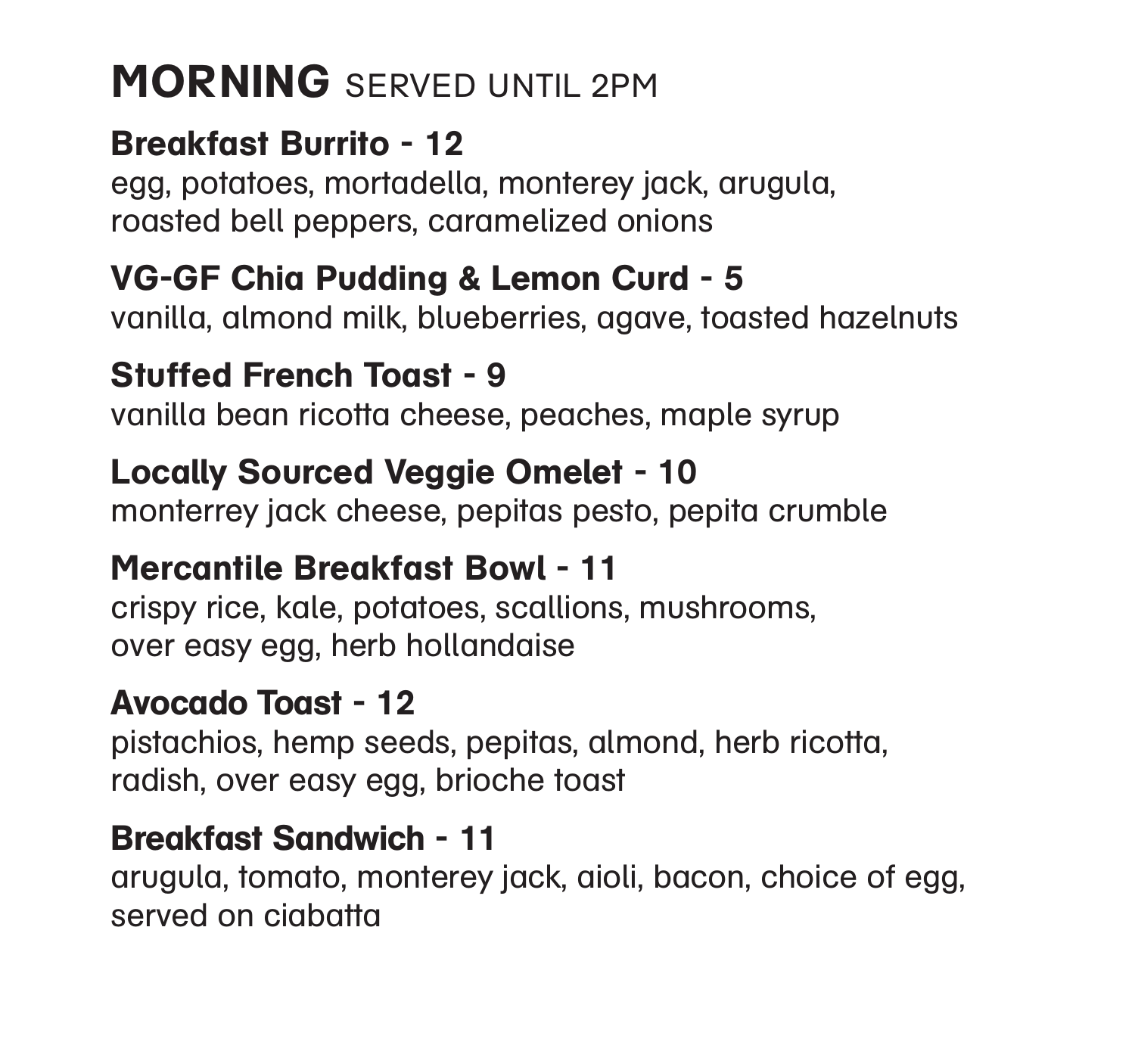seasonal veggies, tomato pesto, served on ciabatta grapes, walnuts, bibb lettuce, green chile aioli, apples

# **SANDWICHES** Farmer's Market Veggie Sandwich - 11 Roasted Chicken Salad Sandwich - 13 Short Rib & Mushroom Sandwich - 15 wild mushroom, aioli, mustard, baby arugula

## SPECIALTIES Today's Soup - 6 seasonal chilled or hot soups Classic French Onion Soup - 9 comte cheese, baguette crouton Half Sandwich and Soup - 13

choice of chicken salad or veggie sandwich and a cup of today's soup

## MERCANTILE SALAD JAR Garden Veggies - 12

carrot, peas, radish, bell peppers, baby kale, preserved lemon vinaigrette

### New Mexico - 12

black bean, corn, bell pepper, cucumber, avocado, cheddar cheese, iceberg, red chile dressing

### Asiatica - 13

edamame bean, cucumber, red cabbage, cashew nuts, carrot, bell peppers, mix greens, sesame-ginger dressing